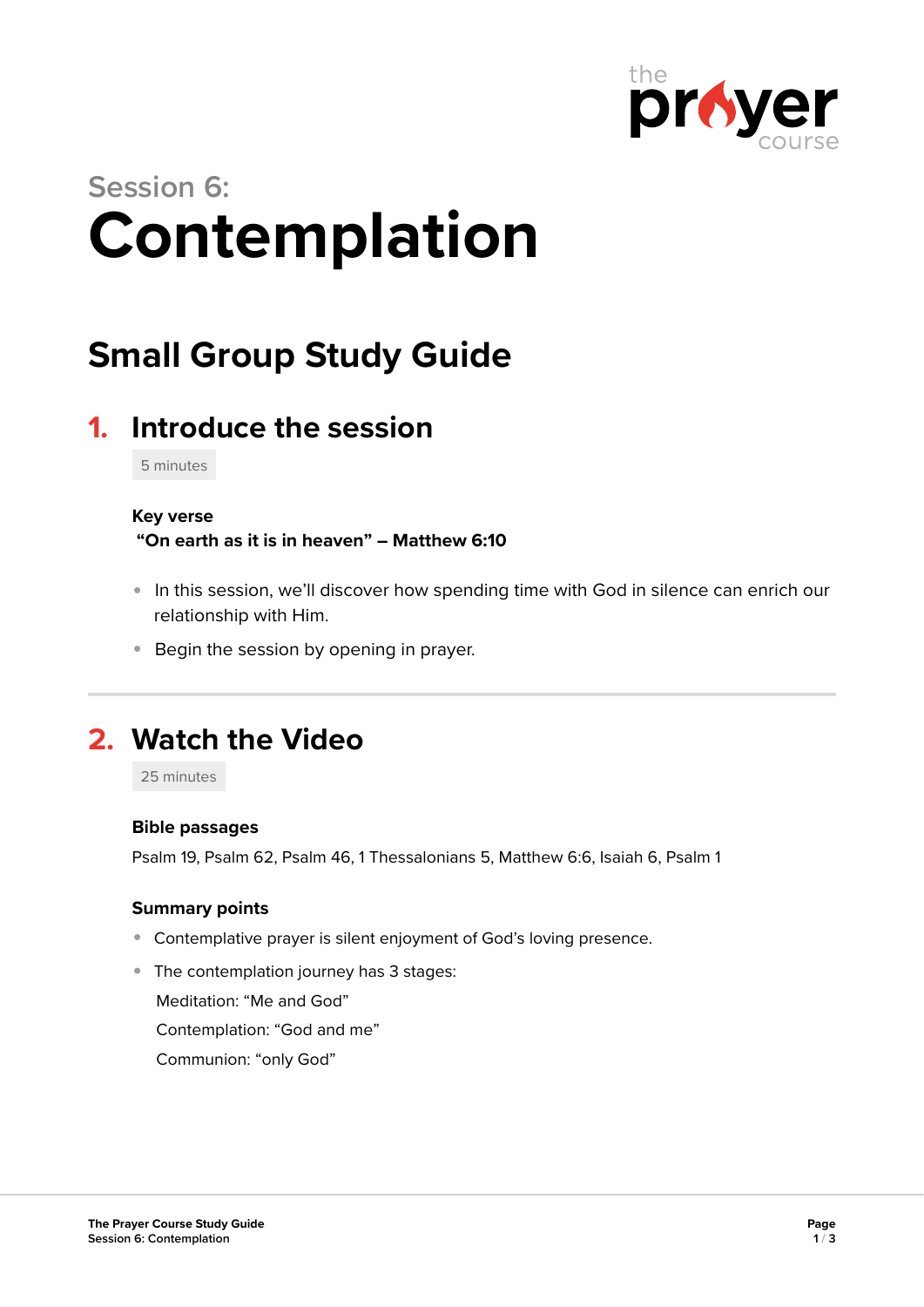## **3. Discussion Questions**

15 minutes

- **Q.** What did you find most helpful or most challenging in the video?
- **Q.** What is your initial reaction to the practice of contemplation? Does it excite you, scare you or bore you?

**"It's not how much we do but how much love we put into the actions that we do."** 

- **Q.** How does this quote from Mother Teresa challenge our culture's attitude to social justice or practical action?
- **Q.** It can be difficult to make time to pause and contemplate God. What rhythms could you put in place to grow this type of prayer in your life?

### **4. Do it**

15 minutes

As a group, stop to practise contemplation:

#### **"We are seeking to focus our minds fully on Jesus".**

Encourage everyone in your group to sit quietly and comfortably and take time to be still. Group members could quietly reflect on a Psalm, such as Psalm 19, if they like.

#### **Leader's note**

Remember, the aim of your time is to individually engage with God in silence, not praying together. Allow enough space and time for this to happen – don't rush it. At the end of your time together, you might like to share your thoughts and reflections on the time and how it felt.